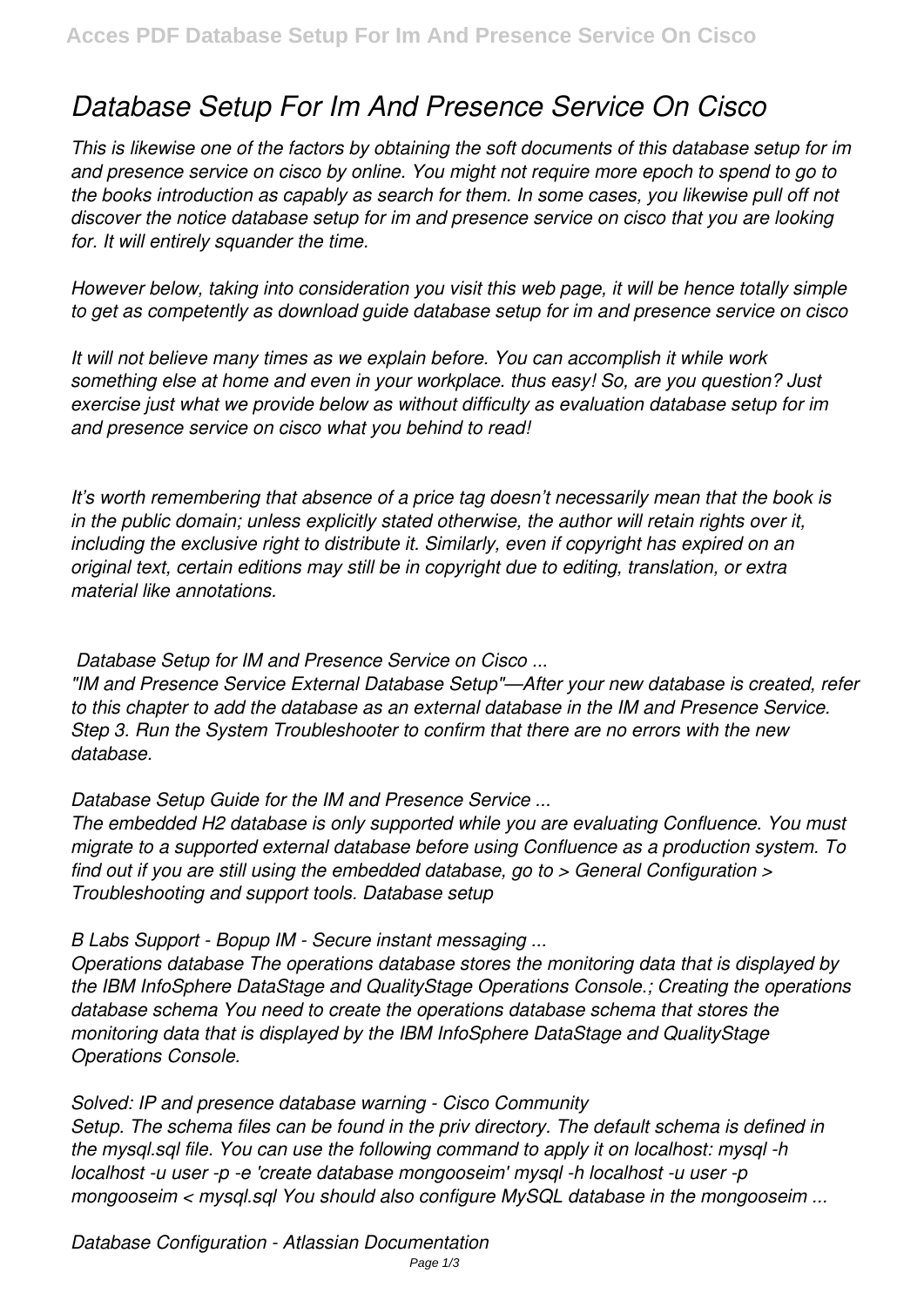*Make sure you configure the external Postgres Database and the next step is adding the database to CUCM IM&P. Step 1 Log in to the Cisco Unified CM IM and Presence Administration user interface. Choose Messaging >External Server Setup > External Databases.*

## *Database Setup For Im And*

*If the IM and Presence Service connects to an external database server using IPv6, ensure that the enterprise parameter is configured for IPv6 and that Eth0 is set for IPv6 on each node in the deployment; otherwise, the connection to the external database server fails.*

## *Database Setup For Im And Presence Service On Cisco*

*Secure instant messaging (IM) and private LAN chat solutions for organizing effective real-time communication system over office LANs, business and corporate large networks, or enterprisesize WANs and VPNs. Software products include IM server called Bopup Communication Server, rich-featured and one-way messaging clients Bopup Messenger and Bopup Observer with a set of business features ...*

## *Database backends configuration - MongooseIM*

*Secure instant messaging (IM) and private LAN chat software for organizing effective real-time communication system over office LANs, business and corporate large networks, enterprisesize WANs and VPNs and Internet. Software products for Windows and mobile platforms include a stand-alone self-hosted IM / chat server called Bopup Communication Server, richfeatured messaging client Bopup ...*

## *Installing MS SQL Server 2005/2008/2012 Express ... - Bopup IM*

*For MySQL Server versions 8.0.20 (and earlier), 5.7, and 5.6, the account you use to run MySQL Installer may not have adequate permission to install the server data files and this can interrupt the installation because the ExecSecureObjects MSI action cannot be executed. To proceed, deselect the Server data files feature in the Select Products and Features step before attempting to install the ...*

# *How to setup Cisco Jabber from the CUCM Server*

*Database. This Settings screen enables you to select the actions to be taken by Installation Manager (e.g., install) and to specify the machine name, the CampusNexus Student database, and additional databases for Portal and Talisma Fundraising.. Set Up the Database. In the Installation menu, click Database.The Database screen for Regulatory is displayed. ...*

# *Add an External Database on Cisco Unified CM IM and ...*

*Database Setup for IM and Presence Service on Cisco ... "IM and Presence Service External Database Setup"—After your new database is created, refer to this chapter to add the database as an external database in the IM and Presence Service. Step 3 Run the System Troubleshooter to confirm that there are no errors with the new database.*

## *How do I set up remote database synchronization in Act ...*

*Archiving must be enabled on your CUCM IM and Presence Server to archive to an external PostGre or Oracle database. The tablespace used by the CUCM external database should be the default tablespace for the configured user. For file transfer archiving, Managed File Transfer must be activated and configured on your CUCM IM and Presence Server.*